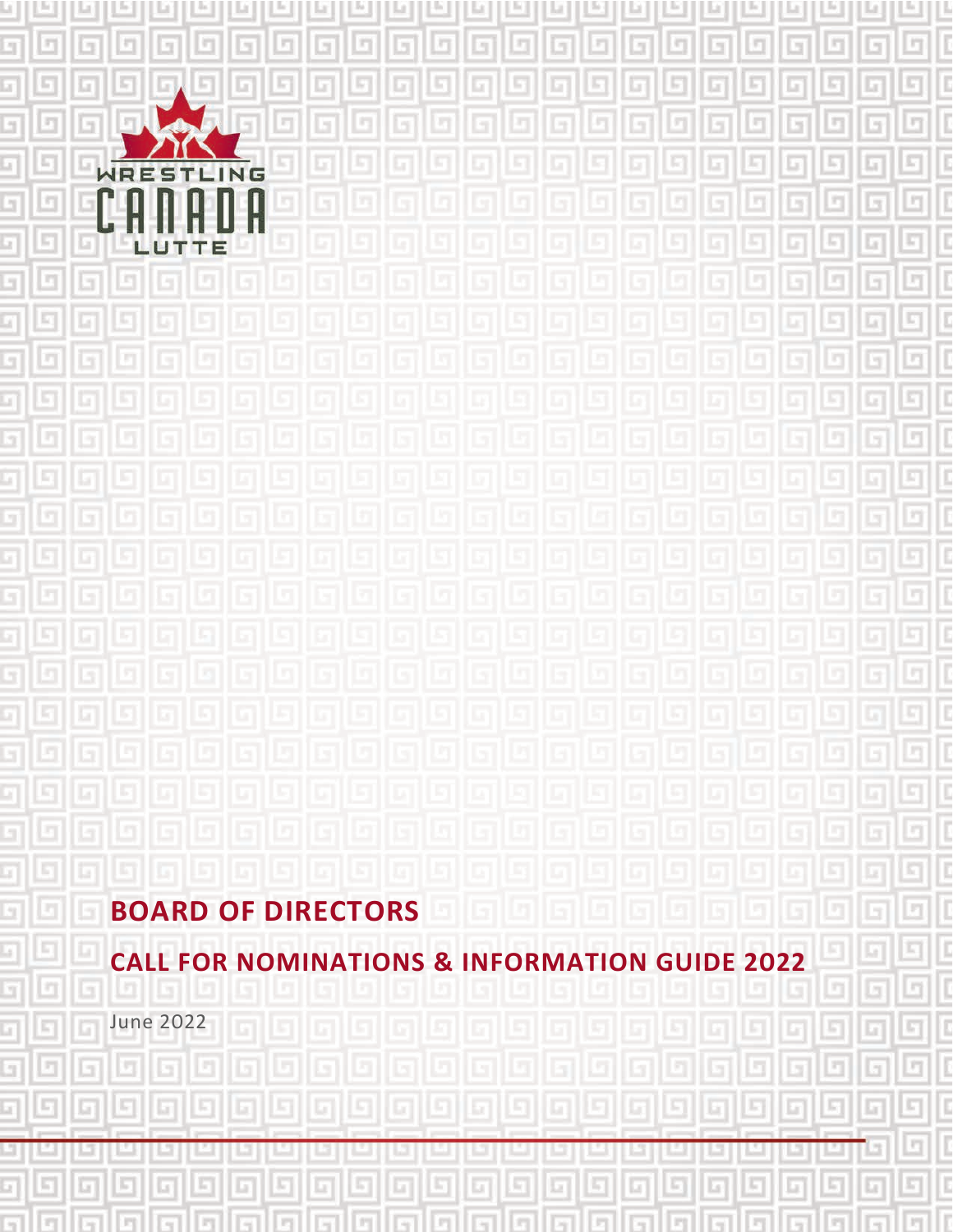# **TABLE OF CONTENTS**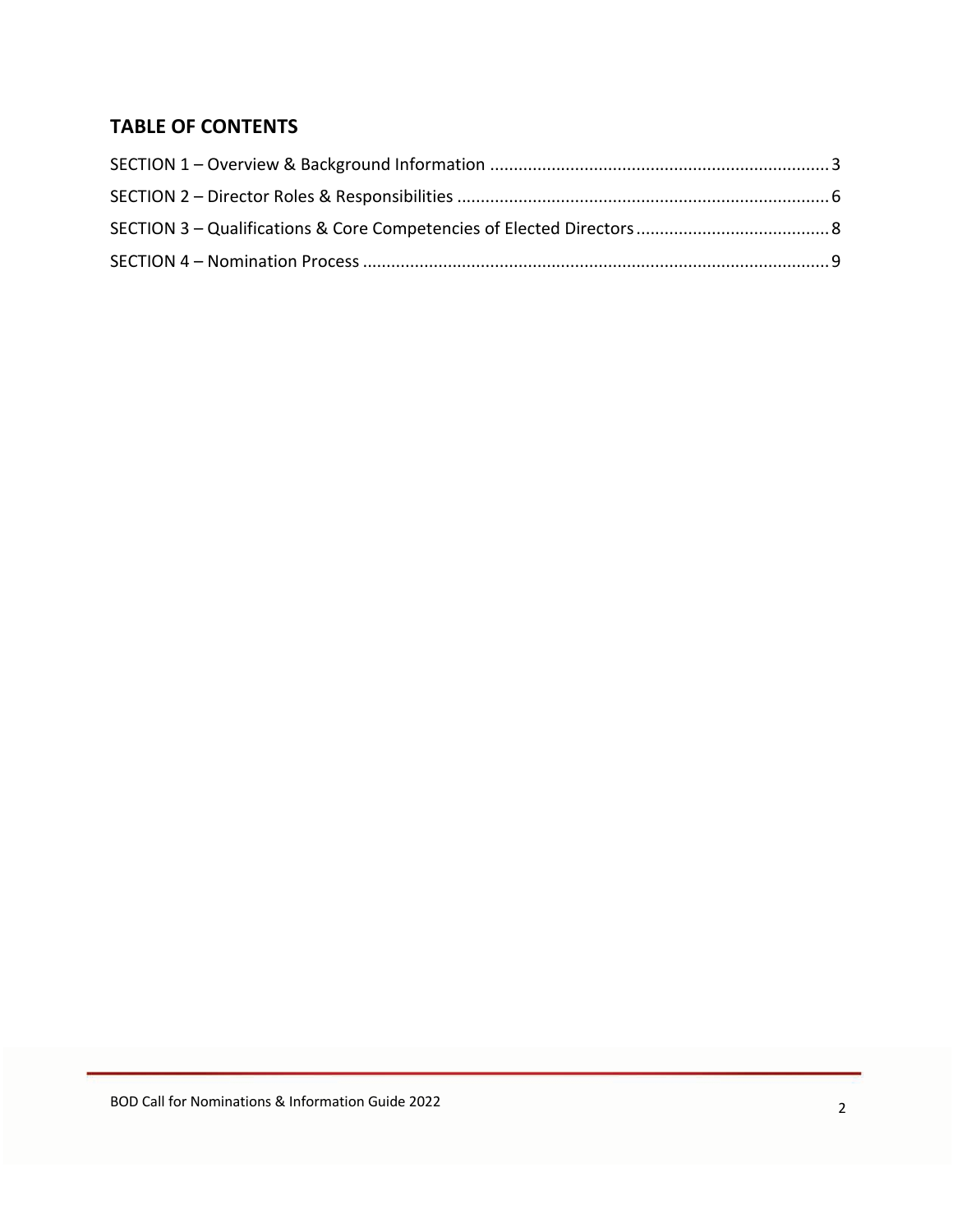## **SECTION 1 – OVERVIEW & BACKGROUND INFORMATION**

Wrestling Canada Lutte (WCL) has produced this guide to describe how individuals can be elected to WCL's Board of Directors (BOD).

### **WRESTLING CANADA LUTTE**

WCL is the national sport governing body for Olympic style wrestling in Canada. Among its responsibilities, the association selects and prepares Canada's teams that participate in international competitions including Continental Championships, World Championships and major multi-sport Games.

The National Office of WCL, in partnership with provincial and territorial wrestling organizations, provides a number of core services and programs to its members, in carrying out its mission. In addition, the National Office often plays a leadership role in advancing the sport of wrestling both domestically and internationally.

WCL subscribes to the following six long-term strategic goals that it will continue to work towards achieving:

- Coordinating and assisting wrestlers, coaches, managers, trainers and officials in the pursuit of excellence in wrestling, regionally, provincially, nationally and internationally.
- Promoting the sport of amateur wrestling in Canada through its members and to the public at large.
- Unifying the sport of wrestling by providing the necessary leadership.
- Encouraging and developing the widest participation and highest proficiency in Olympic wrestling in Canada.
- Managing and governing the organization according to best practices and industry standards.
- Improving the skill and technical knowledge of wrestlers, coaches, managers, trainers and officials in Canada.

### **Vision**

*To be a leading wrestling nation through the growth and development of wrestling in Canada and through consistent international podium success.*

### **Mission**

A mission statement clearly articulates what the organization does and for whom it serves. It provides a connecting force to remind stakeholders what the organization stands for.

*In cooperation with our members and partners, WCL provides leadership and support to athletes, coaches, officials and support staff in the pursuit of national and international podium success.*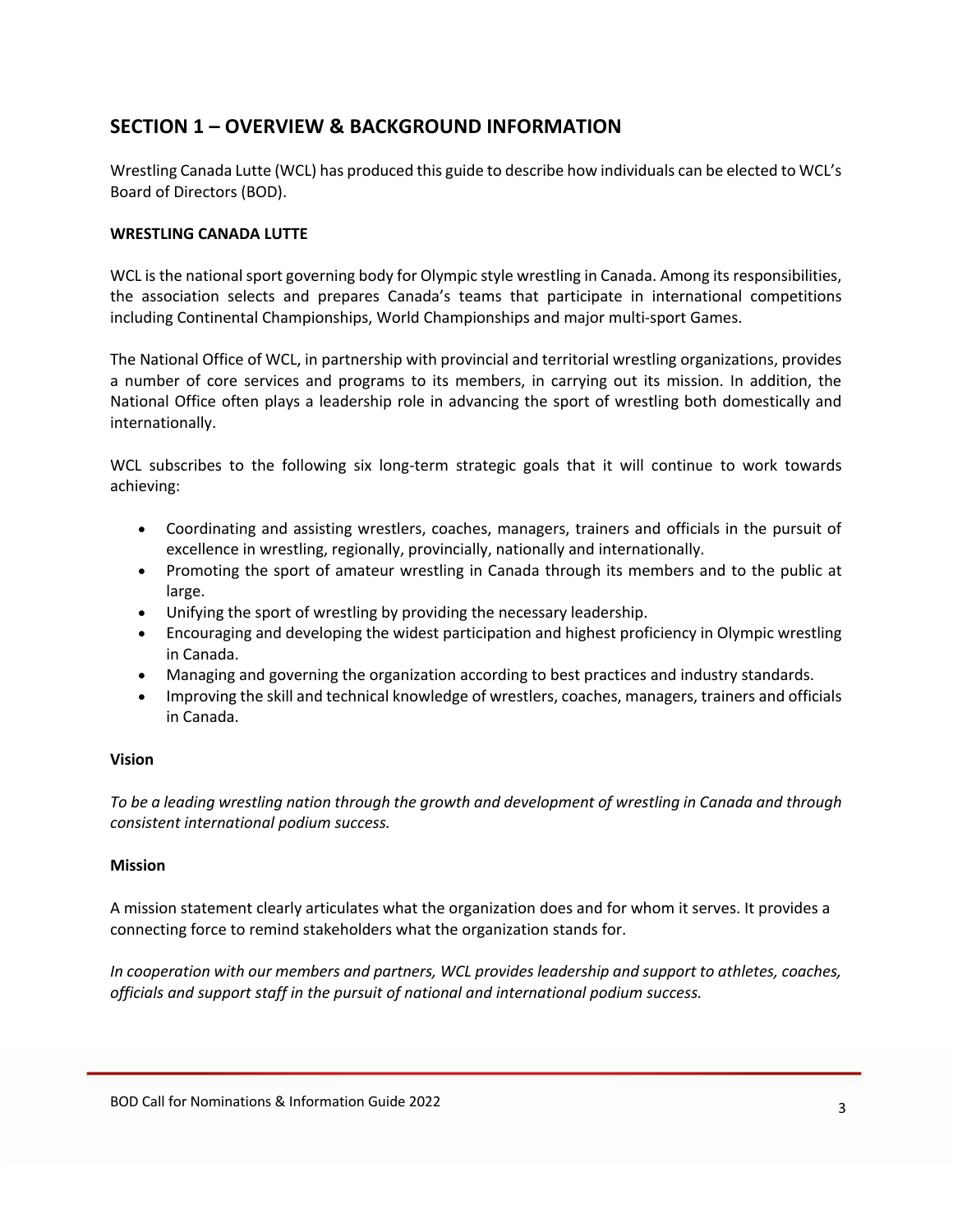### **Values**

Values are statements of belief that express what an organization most believes in. Values serve as a connecting force that can guide how decisions are made within organizations. As passionate champions for their sport, the WCL Board, staff and members are proud to live these values everyday – on and off the mat:

#### *Passion:*

- *We instill the love of wrestling in everything we do*
- *We go the extra distance*

*Excellence:*

- *We strive for continuous improvement*
- *We compete to win*

*Respect:*

- *We embrace and accept our individual differences*
- *We show consideration for one another*

*Integrity:*

- *We are accountable for our actions*
- *We stand up for what we believe in*

#### **BOARD OF DIRECTORS**

Under Canada's *Not-For Profit Corporations Act* (NFP Act), each Director must be elected by the Members and appointed Directors are severely restricted. WCL's Board consists of a President, ten elected Directors from specific regions and stakeholder groups, and one optionally appointed Independent Director.

WCL's Board of Directors is a governance board providing oversight for the strategic direction for the organization. The Board is also empowered to approve policies and procedures relating to Members and Registered Participants, appoint committees and resolve disputes.

### **COMPOSITION**

The Board will consist of 10 to 12 Directors, as follows:

- 1. A President, elected by the Members at the Annual Meeting to serve a term of two years;
- 2. Six Directors elected by Class 'A' Members at the Annual Meeting to serve terms of two years, provided that at least one Director will be elected from each of the following four regions: (i) BC and YT, (ii) AB, and NT, (iii) SK, MB and NU, and (iv) QC, NB, NS, NL and PE, and two Directors will be elected from region (v) which is ON.
- 3. Four Directors elected by Class 'B' Members at the Annual Meeting to serve terms of two years, provided that one Director will be elected from each of the four stakeholder groups: Athletes, Officials, U SPORTS Coaches and Club Coaches; and
- 4. One Independent Director who is appointed by the Board following the Annual Meeting to serve as a Director until the next Annual Meeting. The BOD will consider qualifications and core competencies but will also take into account any upcoming events or activities that may require specific or special skills of a particular individual.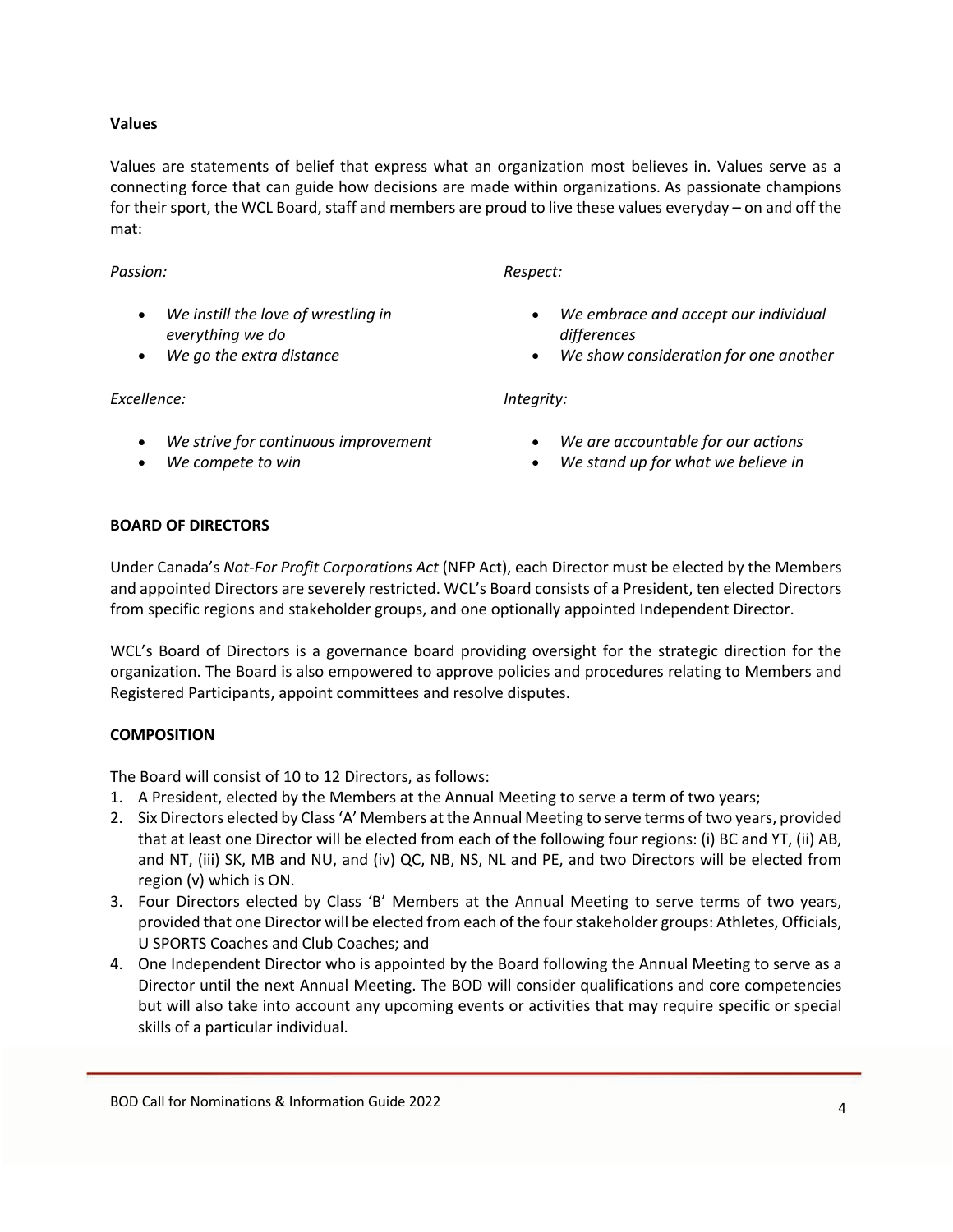The President is directly elected by the Members to serve as President, however all other Directors are elected without portfolio. All Directors may be asked to chair or participate on Committees, approve WCL policy, advise staff, attend conferences, and represent WCL.

These ten Directors are subsequently eligible for the other two appointed "Officer" positions (Treasurer and Secretary) and the Board will vote amongst themselves to determine who fills which portfolio. The Board may also choose to fill these positions with a non-Director and in this case that individual would attend meetings of the Board but would not be entitled to vote.

**\*NOTE: Gender equity at the WCL Board of Directors is important and WCL will strive to meet a goal of 60/40 gender parity by 2024. WCL encourages nominations from women and other under-represented populations that will support board diversity.**

**Effective 2021 for the WCL Board of Directors, no director of WCL will simultaneously hold a position of director of another organization which is a member of WCL. Any individual holding a position of director of another organization which is a member of WCL will be required to step down from the position within one month of being elected as a director of WCL.**

### 2022 Election of Directors

- 2-year term Director at Large (Athletes)
- 2-year term Director at Large (Officials)
- 2-year term Director at Large (BC/YT)
- 2-year term Director at Large (SK/MB/NU)
- 2-year term Director at Large (ON 1)

### 2023 Election of Directors

- 2-year term Director at Large (Coaches)
- 2-year term Director at Large (U SPORTS Coaches)
- 2-year term Director at Large (AB/NT)
- 2-year term Director at Large (ON 2)
- 2-year term Director at Large (NB/QC/NS/NL/PE)
- 2-year term President

### **TIME COMMITMENT / MEETINGS**

Elected Directors are expected to commit the necessary time required to perform Board and Committee (if applicable) duties.

On average, WCL has 8-10 Board Meetings per year. Typically, 7-8 teleconference Board Meetings (2-3 hours each) and 1-2 in-person Board Meeting (1-2 days).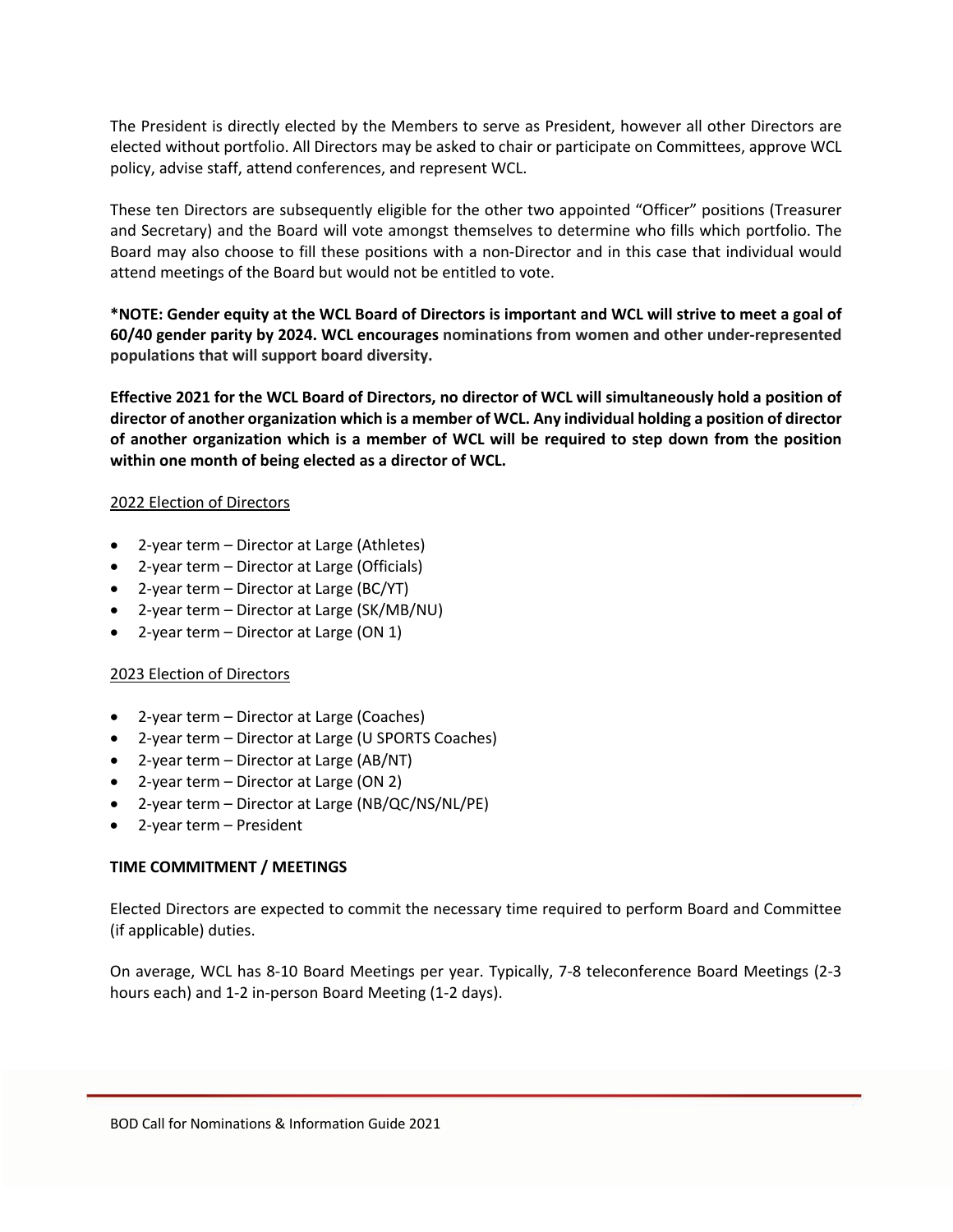## **SECTION 2 - DIRECTOR ROLES & RESPONSIBILITIES**

(subject to change)

## **OVERVIEW**

The Board of Directors' primary role is to govern by providing leadership and direction for WCL in pursuit of its vision and mission. The Board is elected by the membership of WCL and is ultimately accountable to the membership for competent stewardship that will ensure the long-term viability of WCL.

Good governance requires maintaining a clear distinction between the functions of the Board and the functions of management. The Board of WCL delegates to an Executive Director the responsibility to manage the day-to-day operations of WCL in accordance with Board direction and policies. The Executive Director is guided in this task by a Management Team and assisted by staff and committees composed of volunteers.

Good governance also requires that the Board follow the principles of governance endorsed by Sport Canada, namely:

- 1. Recognizing high standards of ethical behaviour as a core principle in all governance activities;
- 2. Demonstrating commitment to WCL's vision, mission, values and strategic plan;
- 3. Promoting clarity of roles and responsibilities within WCL's governance structure;
- 4. Providing continuity for WCL by ensuring financial health and appropriate human resources; and
- 5. Being transparent and accountable to members and others, for outcomes and results.

### **BOARD OF DIRECTORS**

### **General Role of the Board of Directors:**

- 1. Maintain authority over, and responsibility for, the systems and structures employed by WCL to direct and manage its general operations;
- 2. Approve strategies, plans and policies that guide WCL and provide direction for management and committees;
- 3. Ensure that longer-term strategic plans and annual operating plans for WCL are in place;
- 4. Ensure that there are sufficient and appropriate human and financial resources for WCL to accomplish its work;
- 5. Fulfill all legal requirements that pertain to Directors, including avoidance of conflict of interest;
- 6. Remain attentive to the evolving needs of WCL's membership and key stakeholders; and
- 7. Operate as a unified corporate body, speaking with one voice through formal motions adopted at its meetings.

### **General Responsibilities of the Board of Directors:**

- 1. Act reasonably, prudently, in good faith and with a view to the best interests of WCL and its Members;
- 2. Place the interests of WCL first and not use one's position as a Director to further private interests;
- 3. Act within the scope of the governing policies of WCL and within the scope of other laws, rules and regulations that apply to WCL;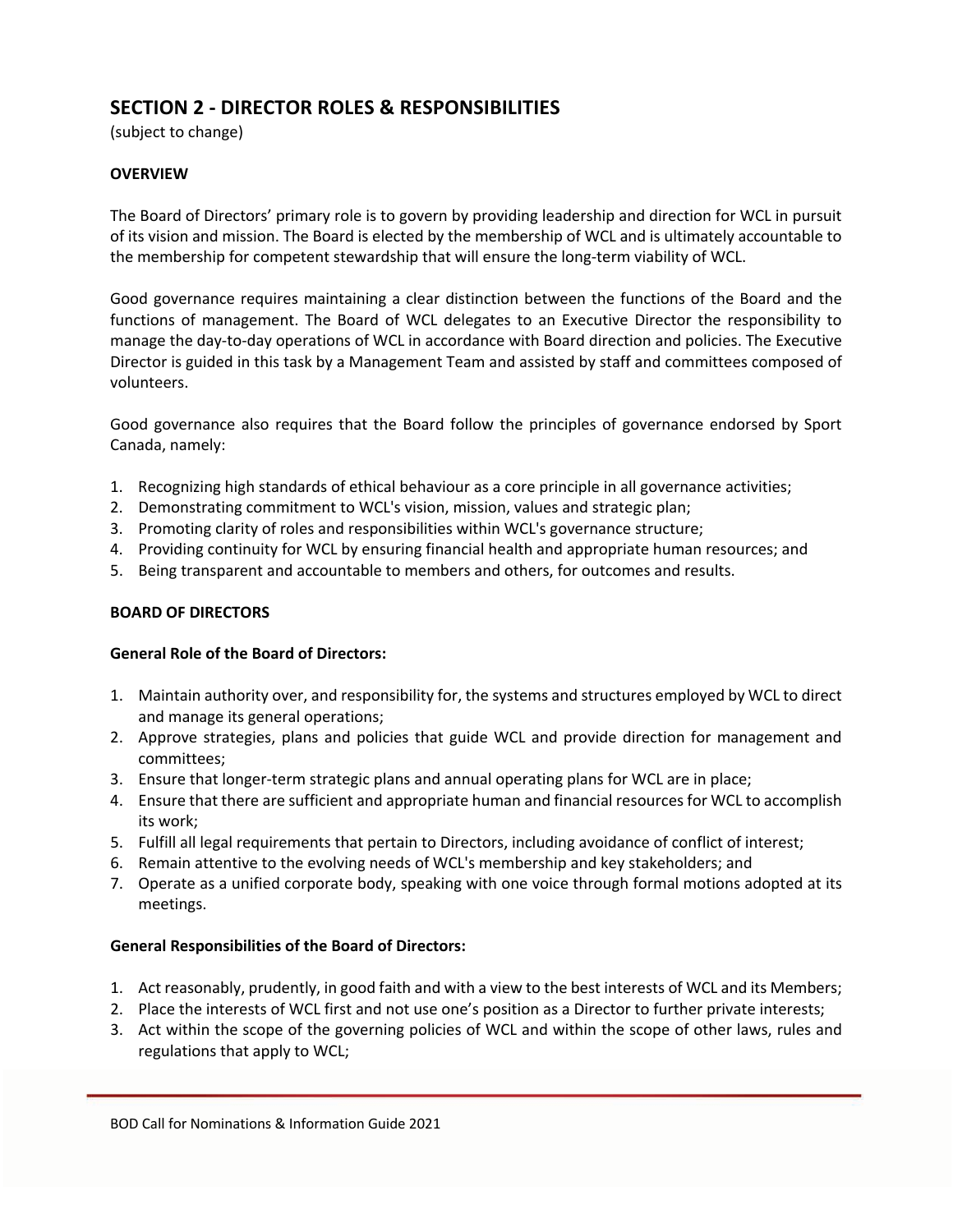- 4. Keep WCL business private and not discuss certain matters with people outside of WCL unless with prior approval of the Board;
- 5. Support the decisions of the Board, even if they may not personally agree with the decisions and might not have voted to support the decision;
- 6. Act as a member of a designated committee as appointed by the Board;
- 7. Keep all appropriate individuals and committees informed as required through normal reporting and communication channels;
- 8. Perform such other duties as may from time to time be established by the Board
- 9. Act in a manner that promotes a positive and professional public image
- 10. Devote their full time and attention during volunteers hours to the business and interests of WCL
- 11. Schedule volunteer hours in order to accommodate the changing needs of WCL which may require evening and weekend work

### **Other Responsibilities of the Board of Directors:**

- 1. Accountability
- 2. Financial Oversight
- 3. Board Governance
- 4. External Relations

#### **MANAGEMENT TEAM**

The Management Team is an executive group composed of the President and two other Directors, holding appropriate portfolios and having appropriate expertise, appointed by the Board on an annual basis to serve as the interface between the Board and the Executive Director. The Management Team meets as required and liaises regularly with the Executive Director to provide direction and support. The Management Team may make operational and administrative decisions on behalf of the Board if necessary. The Management Team will have full authority of the Board to act in urgent situations, and will perform such other duties as the Board may prescribe.

### **OFFICERS**

### **Role and Responsibilities of the President:**

- 1. Keeps the Board focused on advancing the vision, mission and strategic plan of WCL;
- 2. Ensures the Board develops strategies, plans and policies to guide WCL;
- 3. Ensures that the Board attends to its internal governance functions, including those relating to the orientation of new Board members and to the Board's evaluation of its own performance;
- 4. Leads the Management Team, which provides direction and support to the Executive Director, and ensures that the relationship between the Board and Executive Director remains positive, constructive and professional at all times;
- 5. Plays a leading role in communicating externally the vision, mission and values of WCL, and providing information about WCL's activities that is consistent with the views of the Board of Directors;
- 6. Represents WCL at meetings and events of United World Wrestling;
- 7. Serves as ex-officio member of all WCL committees;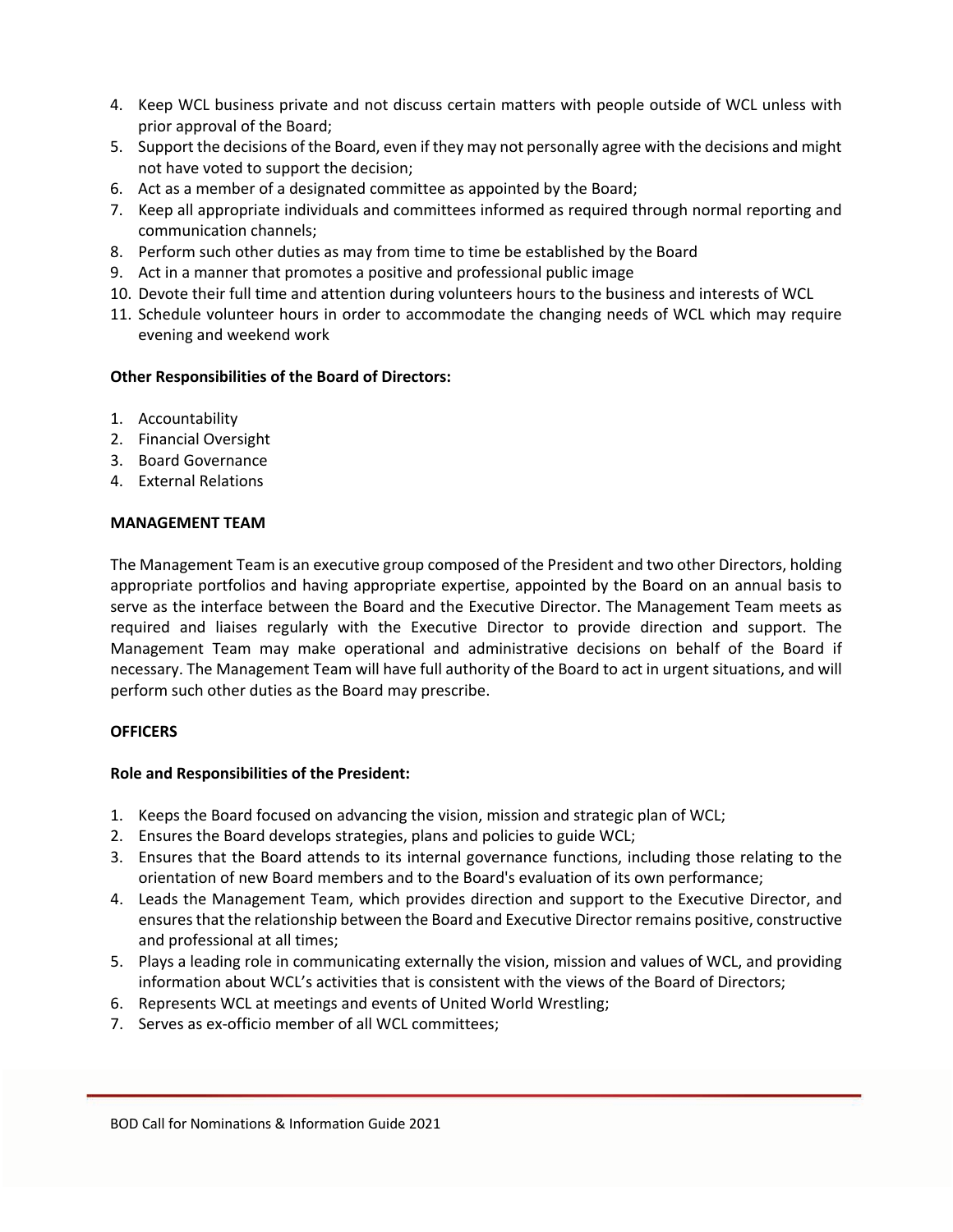- 8. Prepares, with the Executive Director, the agenda and related documents for meetings of the Board of Directors and of the members, and ensures such meetings are conducted in accordance with the Articles, Bylaws and any other applicable policies; and
- 9. Chairs meetings of the Board, the Management Team and the members.

### **Role and Responsibilities of the Secretary:**

The Secretary is responsible for issuing notices of meetings of the Board and of members in accordance with the Articles and Bylaws, and the recording and maintenance of proper minutes of the proceedings of all meetings. The Secretary also ensures that the voting credentials of members are in order at the Annual Meeting and will perform such other duties as may be assigned from time to time by the Board, the President or the Executive Director.

### **Role and Responsibilities of the Treasurer:**

The Treasurer is responsible for overseeing relevant financial matters of WCL, ensuring that proper accounting records as required by legislation are maintained, ensuring the deposit of all monies received in WCL's bank account, ensuring the appropriate disbursement of funds, ensuring the Board is provided with a regular account of financial transactions and the financial position of WCL, supporting the Executive Director on preparation of the budget, and such other related responsibilities and duties as may be directed from time to time by the Board of Directors.

## **SECTION 3 - QUALIFICATIONS & CORE COMPETENCIES OF ELECTED DIRECTORS**

Directors shall fulfill all requirements of the *Canada Not-for-Profit Corporations Act* and the WCL Bylaws (https://wrestling.ca/wp-content/uploads/2020/08/Bylaws-September-2019\_v2.pdf).

Directors of WCL commit themselves to ethical, businesslike and lawful conduct, including proper use of authority and decorum when acting as Board members. Accordingly, Directors must be able to represent unconflicted loyalty to the interests of all WCL Members. This accountability supersedes any conflicting loyalty such as to advocacy or interest groups, and membership on other Boards. It also supersedes the personal interest of any Director acting as a participant in WCL's services, or having a family member who is a participant in WCL services.

Directors will be recruited based upon their demonstrated ability to contribute significantly to the leadership of WCL and to fulfill their statutory fiduciary responsibilities. The core competencies that ideally will be reflected in the Board as a whole are:

- Risk Management & Compliance
- Financial & Audit
- Revenue Generation & Fundraising
- Marketing & Sponsorship
- Communications & Public Relations
- Legal
- Human Resources